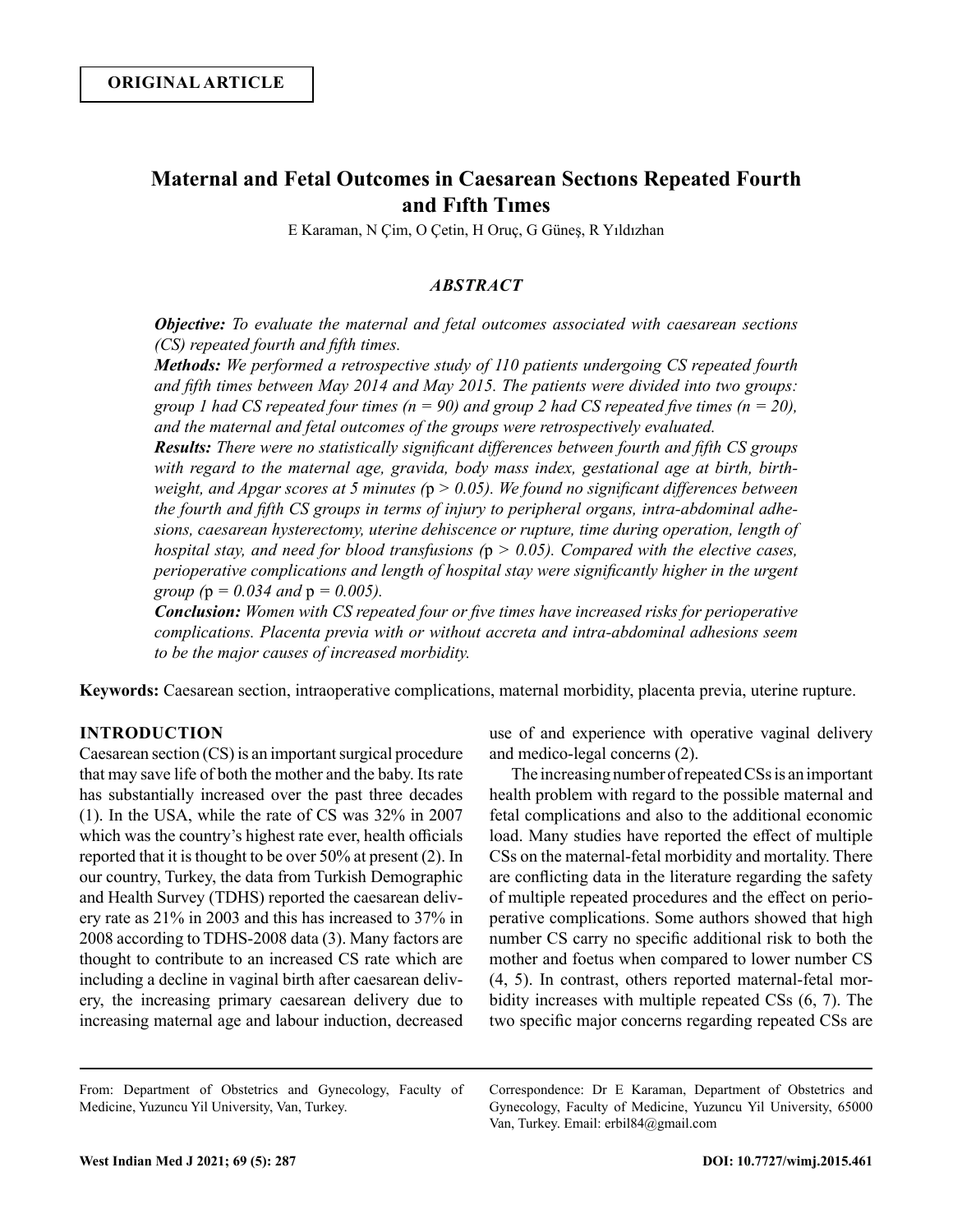uterine scar rupture which is rare but causes catastrophic results and the increased risks of placenta previa and placenta accreta.

The aim of this study was to determine and compare the perioperative, post-operative outcomes and associated risks for the mother and the foetus during the repeated fourth and fifth CSs in our tertiary referral hospital (Medical Faculty, Van Yuzuncu Yil University, Van, Turkey).

#### **SUBJECTS AND METHODS**

This study was conducted retrospectively at our tertiary hospital's obstetrics and gynecology clinic between May 2014 and June 2015. The institution's ethics committee approved the study. Our centre is a tertiary referral hospital which serves a total of 1.5 million people in three neighbouring cities in eastern region of Turkey. We reviewed the files and medical records of patients who had a CS for the fourth and fifth times. During the study period, a total of 1328 deliveries were performed in our centre. Of these, a total of 114 pregnant women who had undergone CS for the fourth and fifth times were included in the study. Four patients were excluded from the study due to the inadequate data in medical records. The study thus comprised 110 women of which 90 and 20 cases underwent their fourth and fifth CS, respectively. All the medical records in both groups were complete and accessed.

The data extracted from medical files included:

- Demographic data (patient's age, parity status, body mass index), gestational age, type of CS either elective or urgent, tubal ligation during CS, smoking status
- Perinatal data including birthweight, Apgar scores at 5 minutes, admission to neonatal intensive care unit (NICU), incidence of preterm birth before 37 weeks
- Perioperative and post-operative variables including operation time, uterine rupture (rupture or scar dehiscence), intra-abdominal adhesions, placental abnormalities (previa or accreta), need for hysterectomy, bowel or bladder damage and repair, post-operative haemoglobin levels, need for transfusion, post-operative infections (wound infection or endometritis), length of hospital stay.

In our hospital's policy, the elective CSs are performed in cases with one or more previous CSs between 38 and 39 weeks of gestation if there are no any other indications for early delivery. The fourth or fifth repeated CSs

are performed always under the supervision of a senior obstetrician. In general, a pfannenstiel incision is used to enter abdominal cavity and a low segment transverse incision is used to enter the uterus with the exception in cases of prediagnosed placenta previa with accreta or patients having previous midline abdominal incision in which a midline abdominal and classic vertical uterine incision is used. After delivery of baby, the placenta is removed manually and the uterine scar is sutured by a single layer interlocked suture. The parietal and visceral peritonemun are not generally closed after CS. Routine prophylactic antibiotic as a single dose of cephalosporin is given following the cord clamping after delivery of the neonate during CS operation.

The intra-abdominal dense adhesion was defined as the presence of adhesions involving the omentum, peritoneum, bladder, or the front of the uterus which interferes with the feasibility and course of operation. Uterine rupture was defined as when fetal parts were found within abdominal cavity after full thickness separation of uterine scar. Uterine dehiscence is defined as a membranous window in lower uterine segment which is covered by only intact membranes and visceral peritoneum. Placenta accreta was diagnosed based on the histologic findings in cases of hysterectomy or intraoperative observation which the placenta could not be separated easily with gentle traction or profuse bleeding from the adhesion site after the separation attempts. Endometritis was diagnosed when post-operative fever, foul smelling vaginal discharge, uterine tenderness, and leucocytosis were present with no other focus for infection. The length of operation was calculated from the time of anaesthesia induction to the skin closure when the last suture was placed.

Statistical analyses were performed using SPSS (version 20.0, Inc., Chicago, IL, USA). The mean  $\pm$  SD, frequencies and descriptive statistics were calculated for continuous variables. Mann–Whitney U test or Chisquare test were used as appropriate when comparing quantitative variables between groups. *p* < 0.05 was considered statistically significant.

#### **RESULTS**

During the study period, there were 1328 deliveries with the overall CS rate of 44.4%. Of these CS cases, a total of 114 women underwent the fourth and fifth CS with the rate of 19.3%. A fourth CS was performed for 90 pregnant women and a fifth CS was performed for 20 women. The demographic variables of the cases are presented in Table 1. The mean age was  $30.5 \pm 5.2$  and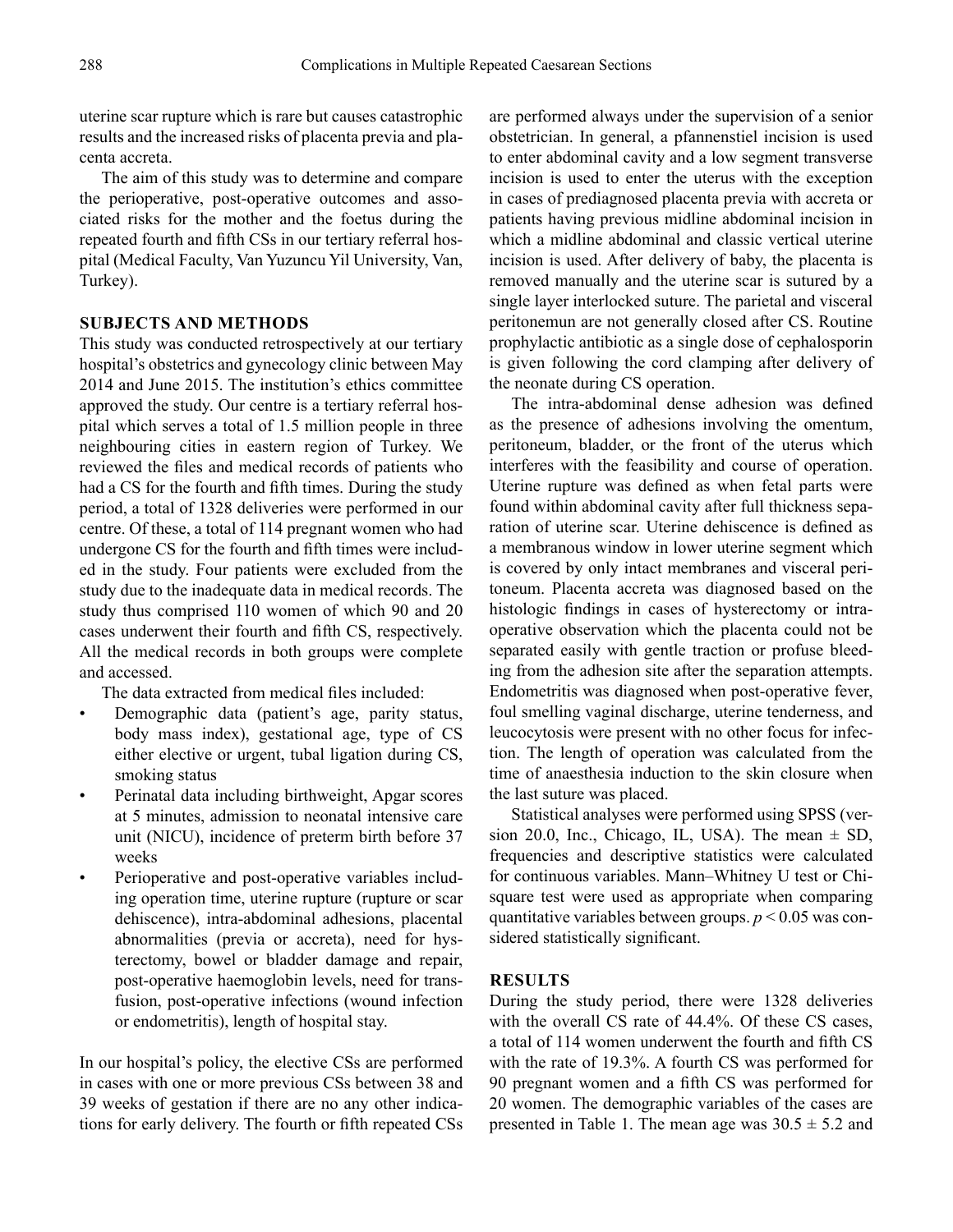$32.6 \pm 5.8$  years for the fourth and fifth CS cases, respectively, which was not statistically different ( $p = 0.108$ ). The major detection in the demographic variables was that the gestational age at birth was statistically earlier in fifth CS group than the fourth CS group  $(37.08 \pm 1)$ 1.9 vs  $34.9 \pm 4.02$ ,  $p = 0.001$ ). The early neonatal outcomes regarding birthweight, Apgar score at 5 minutes and admission to NICU were not statistically different between two groups ( $p = 0.117$ ,  $p = 0.667$ ,  $p = 1.000$ ). Two intrauterine fetal deaths were seen in which one was caused by placental abruption in the fourth CS group and the other was a case of fifth CS with intrauterine growth restriction and uterine dehiscence.

Table 1: Comparison of demographic characteristics between CSs repeated fourth and fifth times

| <b>Variables</b>                                  | <b>Fourth CS</b> | <b>Fifth CS</b> | <i>p</i> value |
|---------------------------------------------------|------------------|-----------------|----------------|
|                                                   | $(n = 90)$       | $(n = 20)$      |                |
| Age, year (mean $\pm$ SD)                         | $30.5 \pm 5.2$   | $32.6 \pm 5.8$  | 0.108          |
| Gravida (mean $\pm$ SD)                           | $4.09 \pm 0.3$   | $5.05 \pm 0.2$  | 0.001          |
| BMI (mean $\pm$ SD)                               | $23.8 \pm 3.8$   | $23.9 \pm 2.01$ | 0.925          |
| Gestational age at birth (mean $\pm$ SD)          | $37.08 \pm 1.9$  | $34.9 \pm 4.02$ | 0.001          |
| Birth weight, g (mean $\pm$ SD)                   | $3052 \pm 613$   | $2793 \pm 859$  | 0.117          |
| Preterm birth, $n$ $(\%)$                         | $22(24.4\%)$     | 7(35%)          | 0.362          |
| Apgar score at 5 min (mean $\pm$ SD)              | $8.4 \pm 1.7$    | $8.2 \pm 2.2$   | 0.667          |
| Admission to NICU, $n$ $\left(\frac{9}{6}\right)$ | $8(8.8\%)$       | $2(10\%)$       | 1.000          |

 $CS =$  caesarean section; BMI = body mass index (kg/m<sup>2</sup>); SD = standard deviation; NICU = neonatal intensive care unit.

 $p < 0.05$  indicates statistical significance.

Table 2 shows the operative outcomes of the fourth and fifth CSs. We experienced high rate of intraoperative complication, including intra-abdominal adhesions, caesarean hysterectomy, uterine dehiscence, bladder injury, and placental abnormalities in both groups. However, there were no statistical significant differences between fourth and fifth CSs with regard to these complications ( $p > 0.05$ ). Surprisingly and fortunately, no uterine rupture occurred in either group. We had only one case of bowel injury and it was treated with end-toend anastomosis during the same operation in the fifth CS group. We had five cases of caesarean hysterectomy in the fourth CS group and two cases in the fifth CS group. All of these cases were associated with uncontrolled lower uterine segment bleeding due to placental developmental abnormalities (six cases with placenta previa and accreta and one case with only placenta previa). The mean operation time was 56 minutes for cases with CSs repeated the fourth time and 61 minutes for cases with CS repeated the fifth time which was not statistically different. There was no maternal mortality among both groups.

Table 2: Comparison of perioperative and post-operative outcomes between fourth and fifth surgeries

| <b>Variables</b>                  | Group 1       | Group 2       | <i>p</i> value |
|-----------------------------------|---------------|---------------|----------------|
|                                   | $(n = 90)$    | $(n = 20)$    |                |
| Intra-abdominal adhesion, $n$ (%) | $12(13.3\%)$  | 4(20%)        | 0.486          |
| Tubal ligation, $n$ $(\%)$        | 35 (38.8%)    | $12(60\%)$    | 0.128          |
| Placenta previa, n (%)            | 8 (8.8%)      | 3(15%)        | 0.417          |
| Placenta accreta, n (%)           | $4(4.4\%)$    | $2(10\%)$     | 0.299          |
| Caesarean hysterectomy, n (%)     | $5(5.5\%)$    | $2(10\%)$     | 0.609          |
| Uterus rupture, $n$ $(\%)$        | 0             | $\theta$      | 1.000          |
| Uterine dehiscence, $n$ $(\%)$    | $8(8.8\%)$    | $2(10\%)$     | 1.000          |
| Bladder injury, $n$ $(\%)$        | $4(4.4\%)$    | 1(5%)         | 1.000          |
| Bowel injury, $n$ $(\%)$          | $1(1.1\%)$    | $\theta$      | 1.000          |
| Need for drainage, n (%)          | 8 (8.8%)      | 3(15%)        | 0.417          |
| Time during operation, min        | $56 \pm 24$   | $61 \pm 22$   | 0.125          |
| $mean \pm SD$                     |               |               |                |
| Transfusion, $n$ $(\%)$           | $10(11.1\%)$  | $4(20\%)$     | 0.280          |
| Length of hospital stay, day      | $2.4 \pm 1.1$ | $2.4 \pm 1.2$ | 0.320          |
| $(\text{mean} \pm \text{SD})$     |               |               |                |
| Endometritis, $n$ $(\%)$          | $5(5.5\%)$    | 1(5%)         | 1.000          |

 $SD = standard deviation: n = number$ 

*p* < 0.05 indicates statistically significant.

Comparison of elective and urgent CS cases is shown in Table 3. A total of 82 (74.5%) patients underwent CS for the fourth or fifth time under emergent conditions. The most important finding is that the rate of complications in the urgent group is significantly higher than in the elective one ( $p = 0.034$ ). The short term neonatal outcomes including birthweight, gestational age at birth and Apgar score at 5 minutes did not show statistically significant differences between urgent and elective cases  $(p > 0.05)$ .

Table 3: Comparison of variables between urgent and elective cases of fourth and fifth caesarean sections

| <b>Variables</b>                                           | <b>Urgent cases</b><br>$(n = 82)$ | <b>Elective cases</b><br>$(n = 28)$ | <i>p</i> value |
|------------------------------------------------------------|-----------------------------------|-------------------------------------|----------------|
| Maternal age, year (mean $\pm$<br>SD)                      | $30.72 \pm 4.8$                   | $31.4 \pm 6.7$                      | 0.549          |
| Gravida (mean $\pm$ SD)                                    | $4.30 \pm 0.5$                    | $4.14 \pm 0.3$                      | 0.125          |
| BMI (mean $\pm$ SD)                                        | $24.4 \pm 3.02$                   | $22.2 \pm 4.4$                      | 0.005          |
| Complication*, $n$ (%)                                     | 20(24.3%)                         | $2(7.1\%)$                          | 0.034          |
| Hospital stay, day (mean $\pm$ SD)                         | $2.4 \pm 0.6$                     | $2.1 \pm 0.8$                       | 0.005          |
| Gestational week at birth<br>$(\text{mean} \pm \text{SD})$ | $36.5 \pm 2.8$                    | $37.1 \pm 1.7$                      | 0.239          |
| Birth weight, g (mean $\pm$ SD)                            | $2978 \pm 720$                    | $3084 \pm 478$                      | 0.478          |
| Apgar score at 5 min<br>$(mean \pm SD)$                    | $8.5 \pm 1.9$                     | $8.5 \pm 1.08$                      | 0.539          |

 $SD = standard deviation$ .

\*Include intraoperative bowel and bladder injury, need for hysterectomy, need for blood transfusion, need for drainage.

 $p < 0.05$  indicates statistical significance.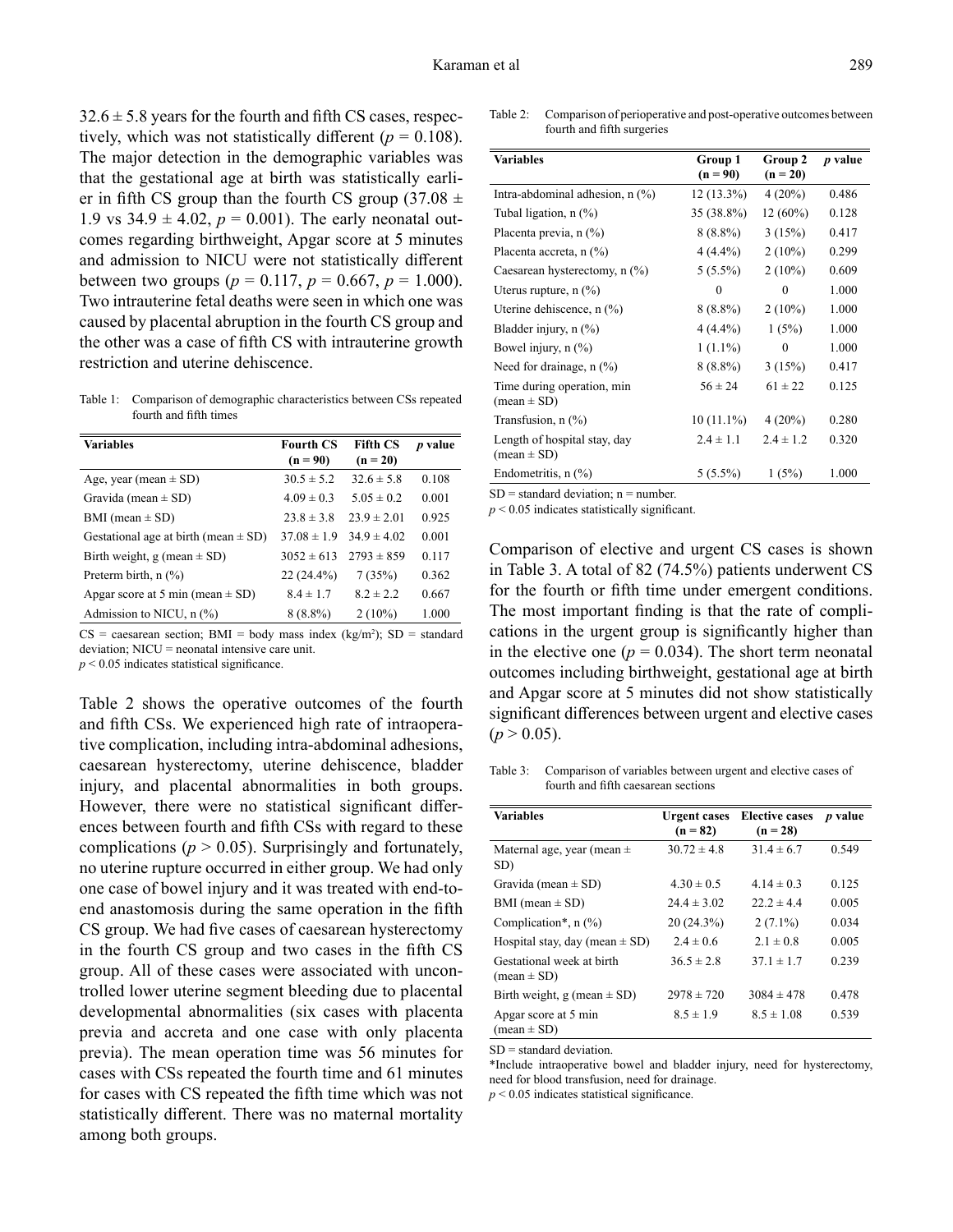#### **DISCUSSION**

In the modern world, sterilization is suggested to women who have undergone the third CS due to the hypothesis that the risk of uterine scar rupture or other maternal preoperative, intraoperative and post-operative complications increase throughout the pregnancy after three or more CSs (8). However, in the developing countries, there is a trend to have a large family which is affected by religion, culture, tradition and socio-economical factors, and increased parity was also found to be associated with higher order CS number (9). Even in developing countries, there is regional differences such as in rural areas due to the lack of ability to reach contraceptives and having desire to have more children or sometimes to have a male child leads to a higher repeat CS rate. There has been a significant rise in CS rate worldwide which is attributed to the some variable factors such as medico-legal factors, increased reliability of CS, decreased rate of vaginal birth after CS and socio-economic reasons (10).

It is a well-established data that multiple repeated CSs are related to serious maternal and fetal morbidity and mortality when compared to vaginal birth and the first CS, even though with the advances in anaesthesia, pre- and post-operative monitoring and antibiotic use (4). Our hospital is a referral centre which accepts risky patients from the nearby cities in which there is no other tertiary obstetric care centre and so most of the fourth and fifth CSs are carried out in our hospital. This can explain the high rate of CS of 44.4% and also increases our multiple repeated CSs in our centre. The present study outcomes are consistent with data reported by Gedikbasi *et al* which stated that multiple CSs were associated with more surgical difficulties and a statistically significant increase in complications when compared to a number of CSs less than or equal to 2 (7). Although we did not design and compare our study group with the CSs less than or equal to 2, the placenta previa, uterine dehiscence and caesarean hysterectomy were found to be 8.8%, 8.8% and 5.5% in the fourth CS group, respectively and 15%, 10% and 10% in the fifth CS group, respectively.

It has been reported that intra-abdominal adhesion increases with the number of CSs and also causes difficulty in performing operation, prolongation of surgery and importantly, increasing the risk of injury to adjacent organs especially to the bladder (5, 8). Adhesion formation is affected by many factors such as surgical technique, tissue handling, operation time and health status of the patients which affects the tissue healing process. The adhesion incidence in our study was consistent with many published papers in the literature. A recent study by Kaplanoglu *et al* reported that the fourth CS seems to be the critical level for adhesion formation and they found 16.1% of dense adhesion in cases with a fourth CS (in 336 cases) and 5.1% in cases with a fifth CS (in 79 cases) (11). Our outcomes showed adhesion rate as 13.3% and 20% in fourth and fifth CSs, respectively, which is consistent with that study. However, many studies in the literature reported the incidence of adhesion within the 46%–65% range, depending on the number of CSs (12). Our results are lower than that of the previous studies. This may be related to the fact that we could not evaluate the adhesion formation based on our study's retrospective design and also, in our hospital, only the significant adhesions that create difficulty in operation are noted in the medical files.

Organ injury during multiple repeated CSs is one of the most frightening concerns for obstetricians, and it raises anxiety of surgeons in such operations. In our study, the incidence of bladder injury was higher than in the previous reports (7, 13). The bowel injury occurred only in one case. This case was one of the fourth CS and when we analysed it, the intraoperative records stated that the small intestines were adhered to the whole anterior surface of uterus and also to the abdominal wall. The bowel was damaged during entry into the abdomen with pfhanenstiel incision. So, in general, the higher order caesarean number carries the risk of damage to peripheral organs, and careful and meticulous entry into the abdomen either with vertical or low segment transverse incision is the most important step in reducing injury to these organs. In our study, most of the peripheral organ injuries were seen in urgent cases which may indicate that emergent CSs are performed without adequate carefulness and in a timely manner so may have an effect on organ damage.

Rupture of scarred uterus is one the major risk and complication for patients with repeated CS. It may be a complete uterine rupture or asymptomatic scar dehiscence. No uterine rupture case was seen in our study group which was different from the other previous reports (7, 14). This might be due to the fact that majority of our cases were urgent patients who were referred to our centre from peripheral hospital in which patients were transferred quickly without any delay and the obstetricians were alert to any signs of uterine contractions or labour in patients with previous repeated CSs for transferring the patients. However, the incidence of uterine scar dehiscence was 8.8% and 10% for the fourth